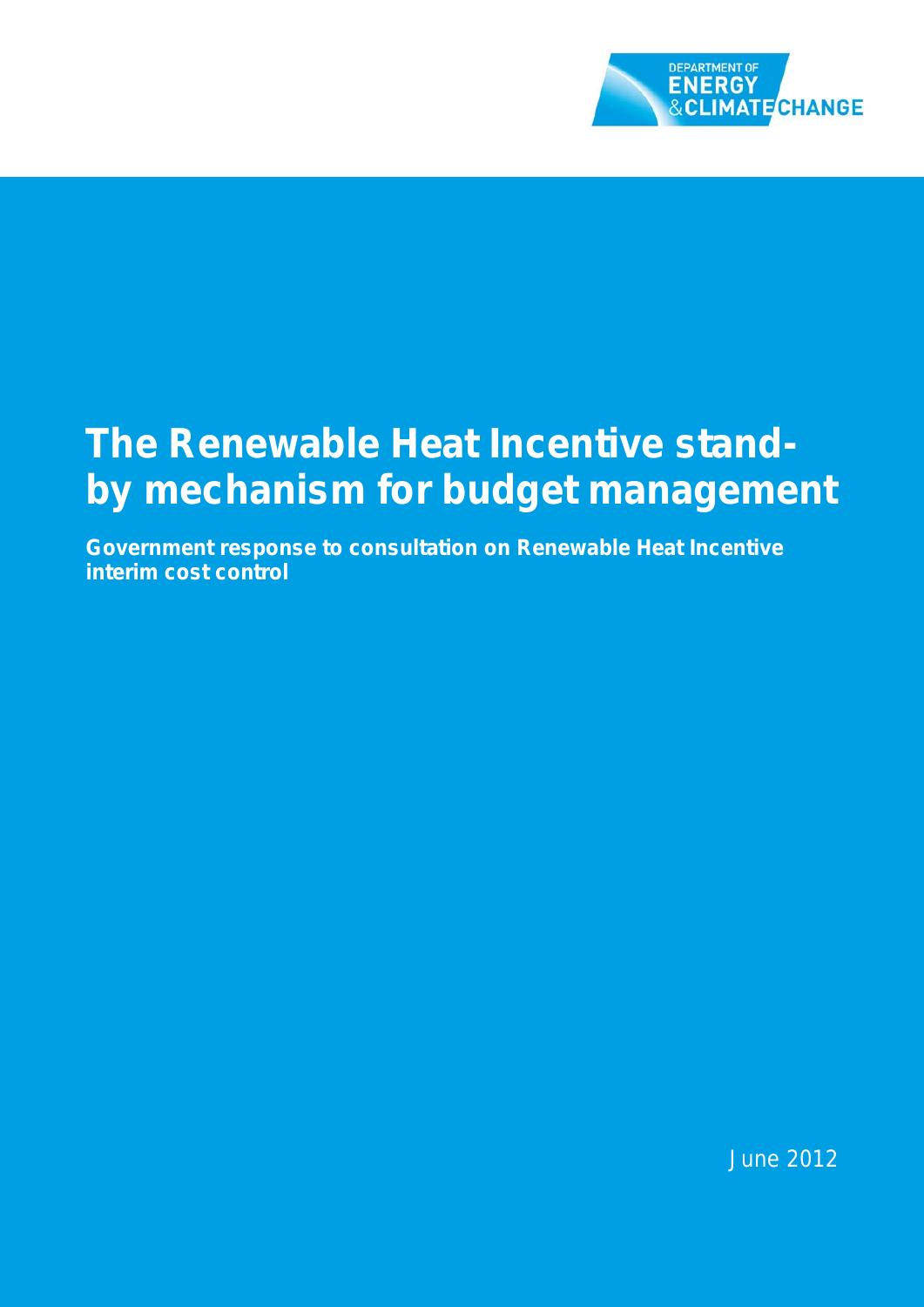# <span id="page-1-0"></span>**Contents**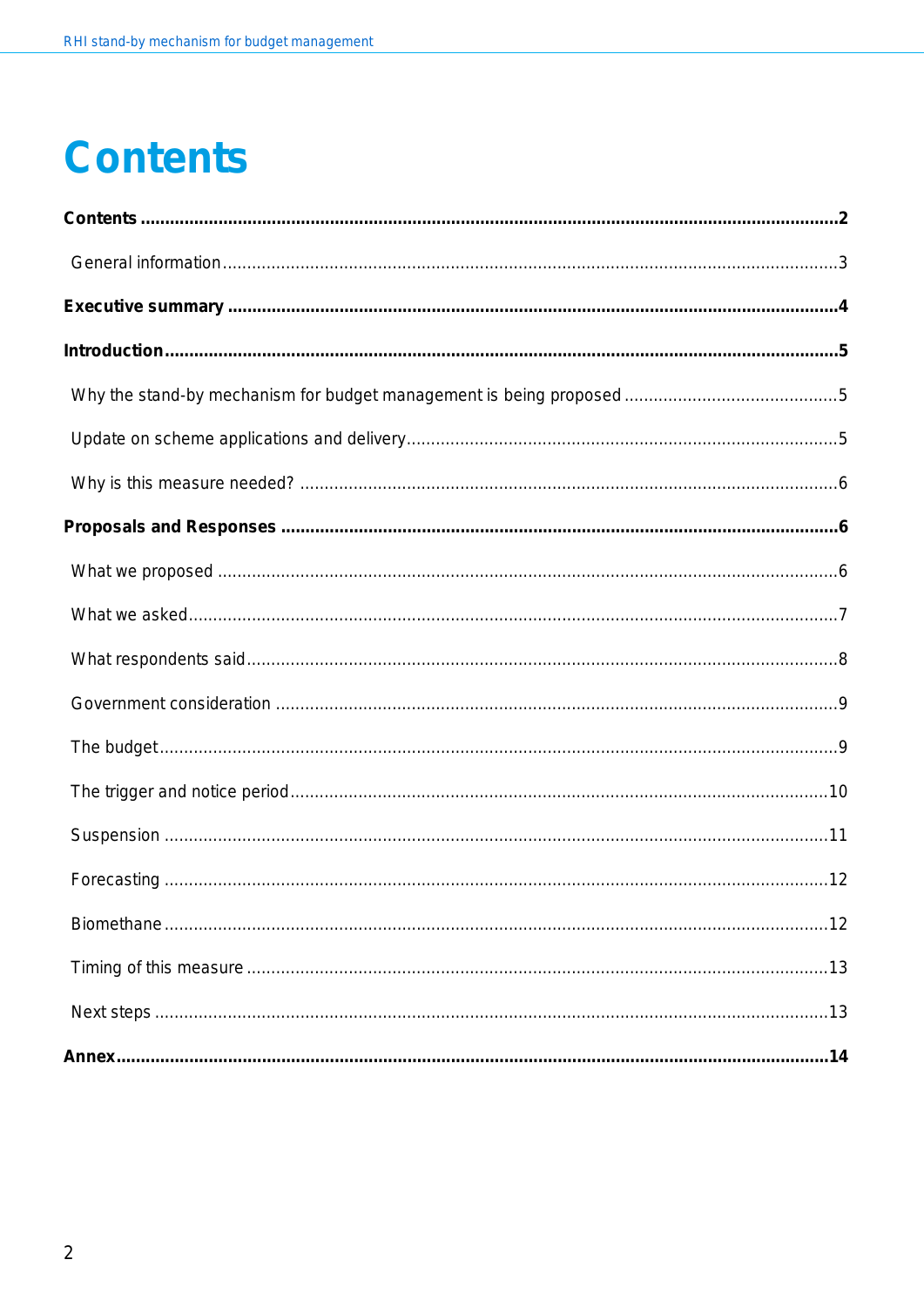## <span id="page-2-0"></span>**General information**

This document sets out the Government's response to the consultation, "The Renewable Heat Incentive: consultation on interim cost control". The consultation was open between 26 March and 23 April 2012 and copies of the consultation document can be found on the Department of Energy and Climate Change (DECC) website. The consultation applied to England, Scotland and Wales.

There were 53 responses, received from a variety of organisations, summarised below:

- Trade Associations (13)
- Certification bodies (1)
- Companies (30, including manufactures, installers, suppliers, users and utilities)
- Individuals (1)
- Universities (1)
- Public sector (4)
- Charities/community organisations (3)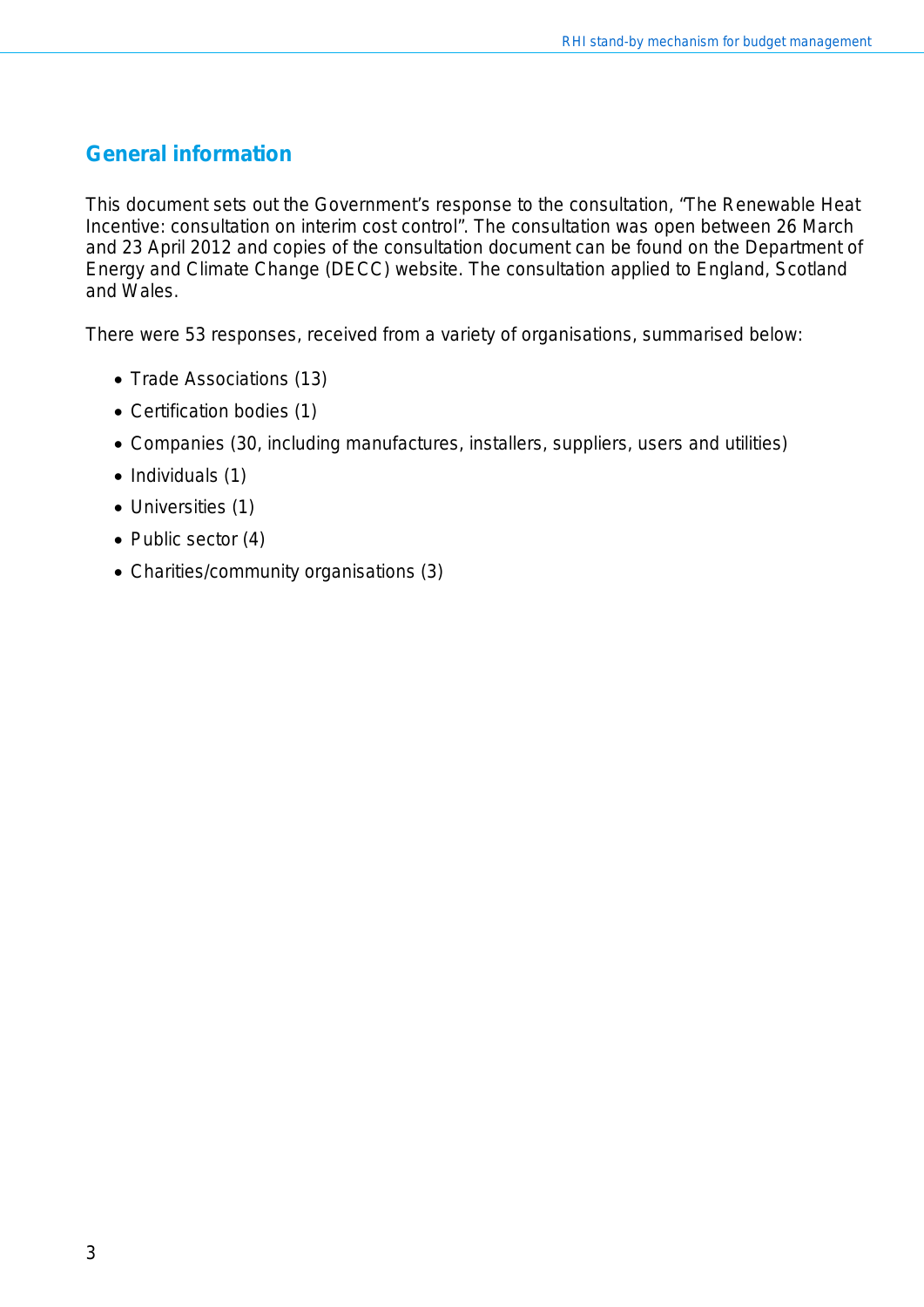# <span id="page-3-0"></span>**Executive summary**

- We received 53 responses to our consultation. Many of the respondents recognised the need to ensure that RHI costs are managed. However, many also expressed views that: the mechanism is unlikely to be needed; the consultation raised concerns about the Government's commitment to the Renewable Heat Incentive (RHI); the potential for suspension would have a negative impact on the market.
- In response to the question asked about the preferred length of the notice period, given the trigger levels that would be needed, respondents' preferences were as follows:
	- o 30% (16) preferred a one month notice period and trigger set at 80% of budget;
	- o 19% (10) preferred a one week notice period and trigger set at 97% of budget;
	- o 6% (3) preferred no notice;
	- o although not a consultation question, 8% (4) argued for a longer notice period to allow for project completion;
	- o not all respondents answered the question.
- We recognise that the potential for the RHI scheme to be suspended is a difficult issue for market confidence. But we must be prepared for the unexpected so that we are not caught unable to act, given the timeframes for introducing legislation. Therefore, we are pressing ahead with the introduction of the stand-by mechanism for budget management.
- The mechanism will work such that the scheme is suspended for the remainder of the financial year if we forecast that the budget could be breached. To enable sustainable growth in renewable heat year-on-year, we have identified that no more than £70m should be spent on the RHI in 2012/13. Spending more would be likely to exhaust next year's budget through the cost of installations already receiving RHI funding, leading to a boom and bust approach.
- Given the £70m cap, we believe that the cost control mechanism should suspend the scheme at 97% of the annual budget, or £67.9m, with one week's notice. We want to avoid a premature suspension or overspend; a longer notice period increases the risk of both of those.
- However, we will provide a weekly update on the DECC website setting out progress towards the suspension trigger, alongside a methodology used to calculate the forecast. This will allow the market to make informed judgements about the likelihood of suspension.
- Those installations that have already been approved will not be affected. Applications made before the notice period will be processed as normal. Applications made during the notice period will be processed if the installation has been commissioned before the suspension date. Applications made after the suspension date will not be processed.
- We currently estimate that RHI expenditure in 2012/13 will be around £42m. While this amount could vary, weekly RHI application rates would need to increase by around 500% by the end of the year to reach £70m. Therefore, we assess the likelihood of suspending the scheme as low.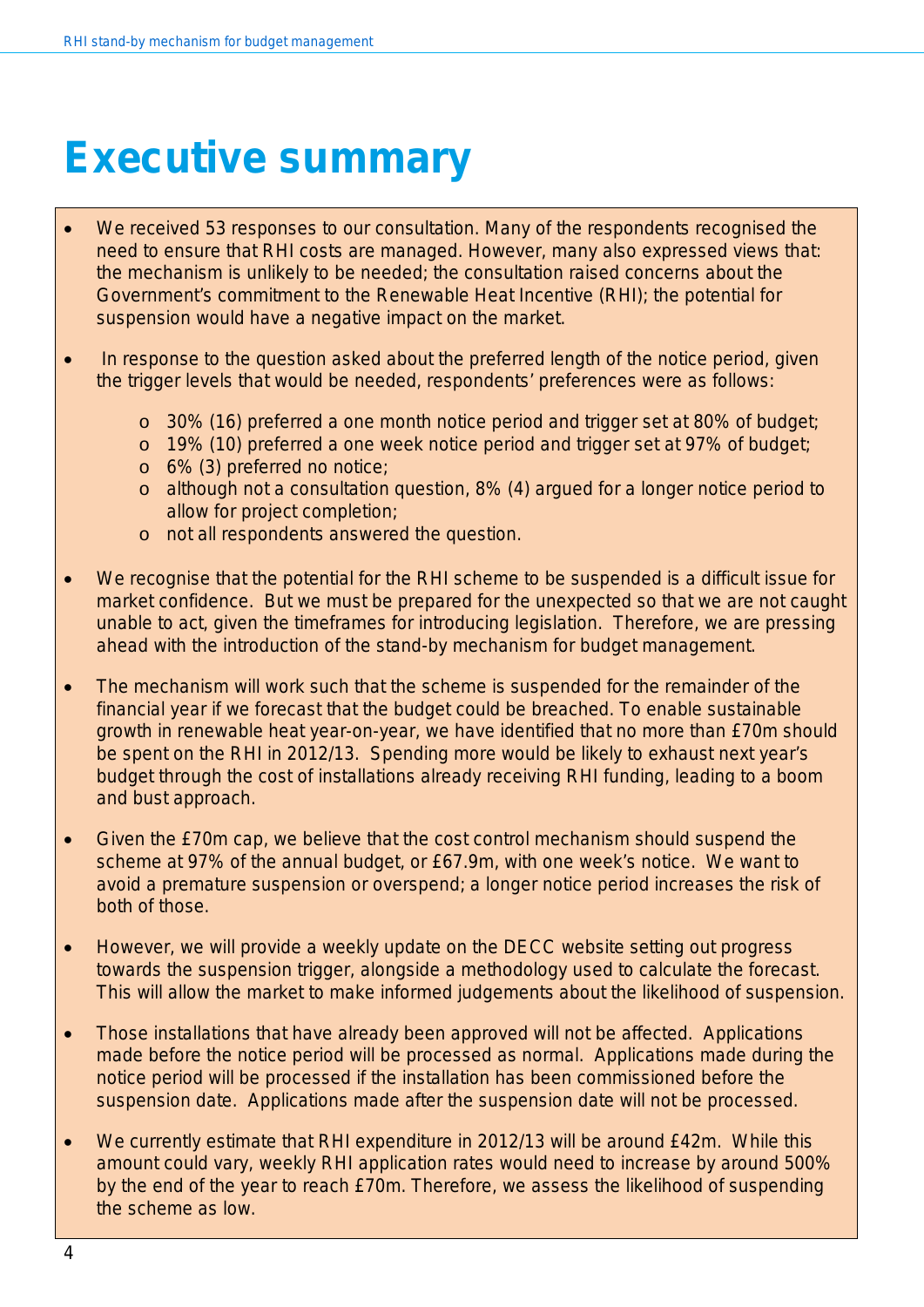# <span id="page-4-0"></span>**Introduction**

## <span id="page-4-1"></span>**Why the stand-by mechanism for budget management is being proposed**

- 1. The Government is fully committed to the Renewable Heat Incentive (RHI) and to supporting the deployment of renewable heat. It is central to delivering our Strategic Framework for Low Carbon Heat, as well as being an essential policy to help us deliver our legally binding renewables target and our carbon emissions reductions. We are already seeing participation in the RHI across small businesses, industry and the public sector and remain fully committed to expanding the range of technologies eligible for the RHI and to introducing longer term support for renewable heat in the domestic sector.
- 2. On 26 March we issued a consultation on an interim cost control measure for the RHI. The consultation proposed a simple mechanism that would suspend the RHI scheme to new applicants until the next financial year if our evidence showed that the available budget could be breached. The intention of the measure is to ensure that the scheme does not exceed its budget and enable us to develop a more sophisticated longer-term cost control mechanism for implementation by the beginning of the 2013/14 financial year.
- 3. We have learned lessons from other schemes and recognise that to ensure the sustainability of the RHI we must have a way of maintaining budgetary control, as well as providing assurance to stakeholders about how we will do this. We want the RHI to promote investment in renewable heat and believe this can be achieved with the right budget management framework in place.
- 4. Any changes to RHI Regulations need to be debated in Parliament and, therefore, we must work within the Parliamentary timetable. Parliament is not in session for a large part of the summer which means that if we do not make regulations before the summer Parliamentary recess, then it will not be possible to have regulations in place before November. While we do not expect extreme growth in the RHI in this period, we are aware that heating systems are frequently replaced during the summer. If RHI spending were to exceed budgets. It would be difficult in retrospect to justify a lack of action now.

## <span id="page-4-2"></span>**Update on scheme applications and delivery**

5. Since we published the consultation on interim cost control, Ofgem has continued to receive applications for the RHI. As of 27 May 2012 Ofgem had received 533 applications (43 preliminary), had accredited 88 installations and rejected two (on account of these installations having received a grant). Ofgem has completed a series of presentations around Great Britain to support potential applicants in ensuring that they provide the right information upon application and have in place the correct metering arrangements. This is expected to increase the quality of applications and the rate at which they can be processed.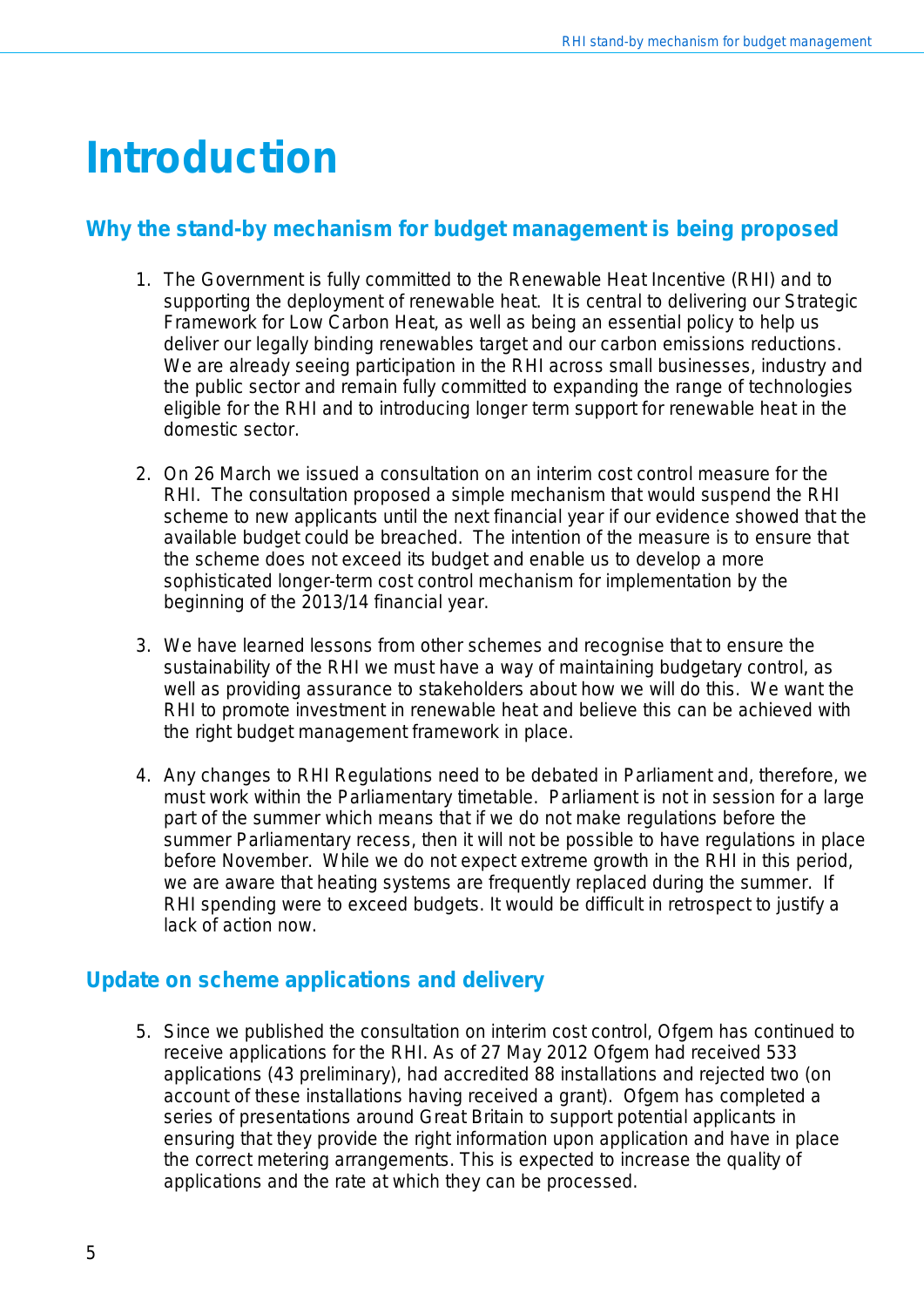- 6. We now expect the 2011/12 spend to be approximately £3m, although this will only be confirmed once all applications made in that year have been processed and meter readings for heat generated in that year received. We expect the cost of installations already in place in 2011/12 to be £16m in 2012/13 and currently predict total 2012/13 RHI expenditure of around £42m.
- 7. We are aware that there may be concerns about the current backlog of applications for accreditation. Ofgem is working to resolve the delays that are causing this through reallocation of staff resource in the short term, as well as through reviewing approval processes to identify where these can be improved. Ofgem is committed to working with applicants to achieve accreditation and is helping applicants to provide consistent and complete applications. While this can take some time, so far only two applications have had to be rejected.

#### <span id="page-5-0"></span>**Why is this measure needed?**

- 8. We do not believe that rapid cost reductions are likely in renewable heat technologies in the way that has been seen with solar PV technologies. There are also significantly more barriers to the deployment of renewable heat. Clearly, if application rates continue to be low relative to the budget then the stand-by mechanism would not be needed and suspension would not occur.
- 9. However, there is a high degree of uncertainty about how the market will respond to the RHI and it is right to be cautious and be prepared for unexpected changes in application rates.

# <span id="page-5-1"></span>**Proposals and Responses**

#### <span id="page-5-2"></span>**What we proposed**

- 10.The stand-by mechanism would suspend the scheme to new applications for the financial year if estimated expenditure shows that the scheme is likely to go beyond its available budget. Accredited/registered installations would not be affected and owners would continue to receive their RHI tariff. If suspension occurs, the scheme would reopen to new applications in the following financial year.
- 11.Applications submitted to Ofgem prior to a suspension would be processed as usual, but those submitted during the suspension would not be accepted. Registrations by biomethane producers and applications for additional capacity would be treated in the same way.
- 12.The exception for processing applications during the notice period is where, to prevent last minute speculative applications for installations that are incomplete, applications must have been commissioned prior to the suspension date. An installation is commissioned if all of the necessary tests and procedures required by industry standards to show that the plant is able to deliver the planned heat are complete.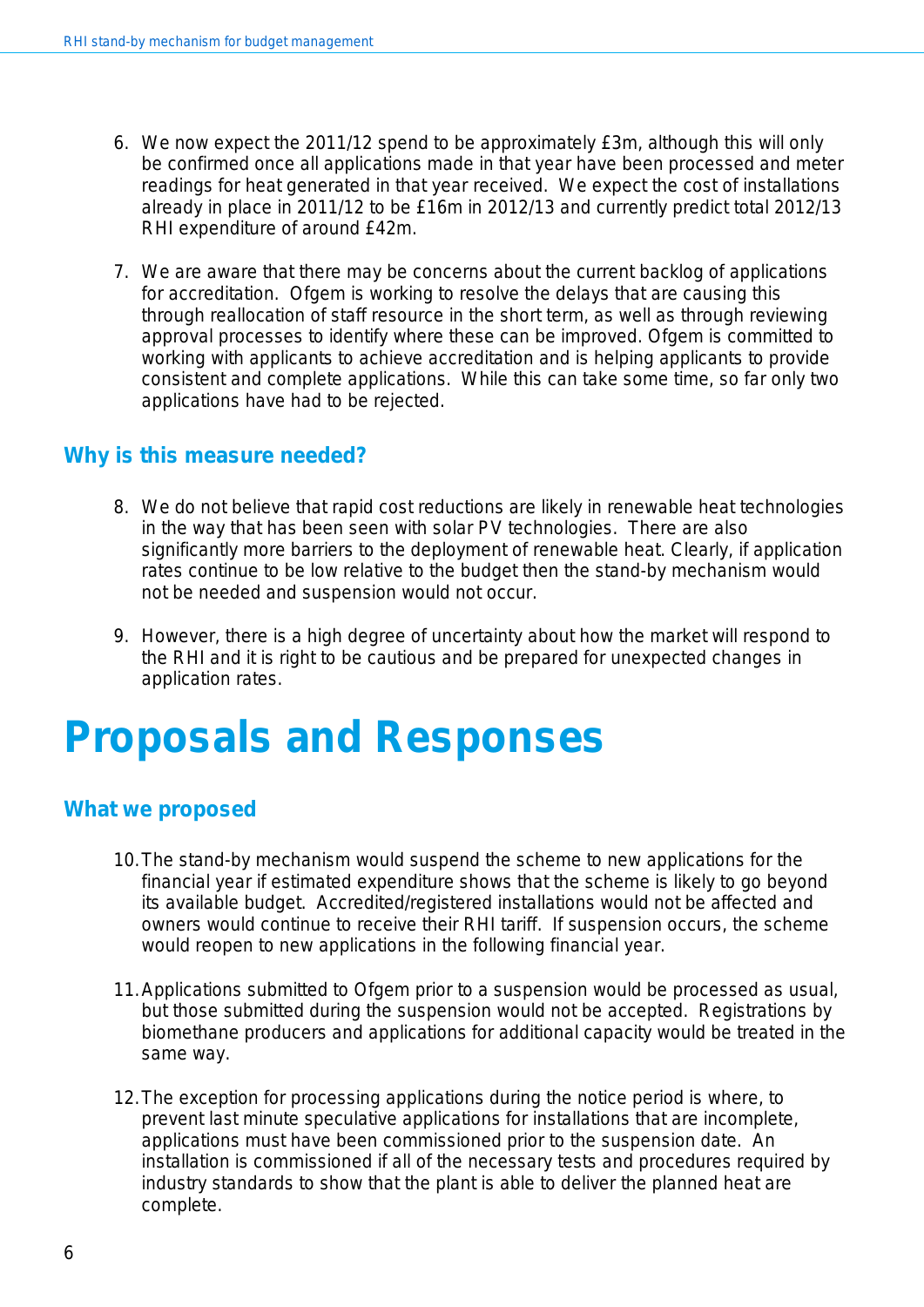- 13.Those with preliminary accreditation which is available for medium and large biomass, energy from waste installations, biogas and deep geothermal – would not generally be able to apply for full accreditation during a suspension. The exception would be where the preliminary accreditation application was made before the standby mechanism legislation is in force, since we do not propose to change the terms of existing preliminary accreditations.
- 14.As part of our consultation on the longer-term approach to budget management we intend to set out in more detail over the summer what would happen to the tariffs in the following year if suspension were triggered.
- 15.Progress towards the RHI budget and trigger for suspension will be closely monitored by DECC, using Ofgem data on existing accreditations and applications to the RHI, and updated weekly online.

#### <span id="page-6-0"></span>**What we asked**

- 16.We recognise that a notice period would bring benefits to those who are in the final stages of preparing their RHI application. But it is important to avoid announcing a suspension so far in advance that it drives an increase in applications or encourages people to put in applications that are not in reality ready to go.
- 17.There is a trade off between the amount of notice of a suspension that can be given and the level of forecast expenditure at which the suspension is triggered; with a longer notice period there is less certainty about the volume of installations that will come forward during that period. The consultation therefore asked whether it would be preferable to have no notice, one week's notice or one month's notice and why.

| Option        | Notice period | <b>Trigger (% of budget)</b> |
|---------------|---------------|------------------------------|
|               | 1 month       | 80%                          |
| $\mathcal{P}$ | 1 week        | 97%                          |
| 3             | No notice     | 100%                         |

18.The options identified were: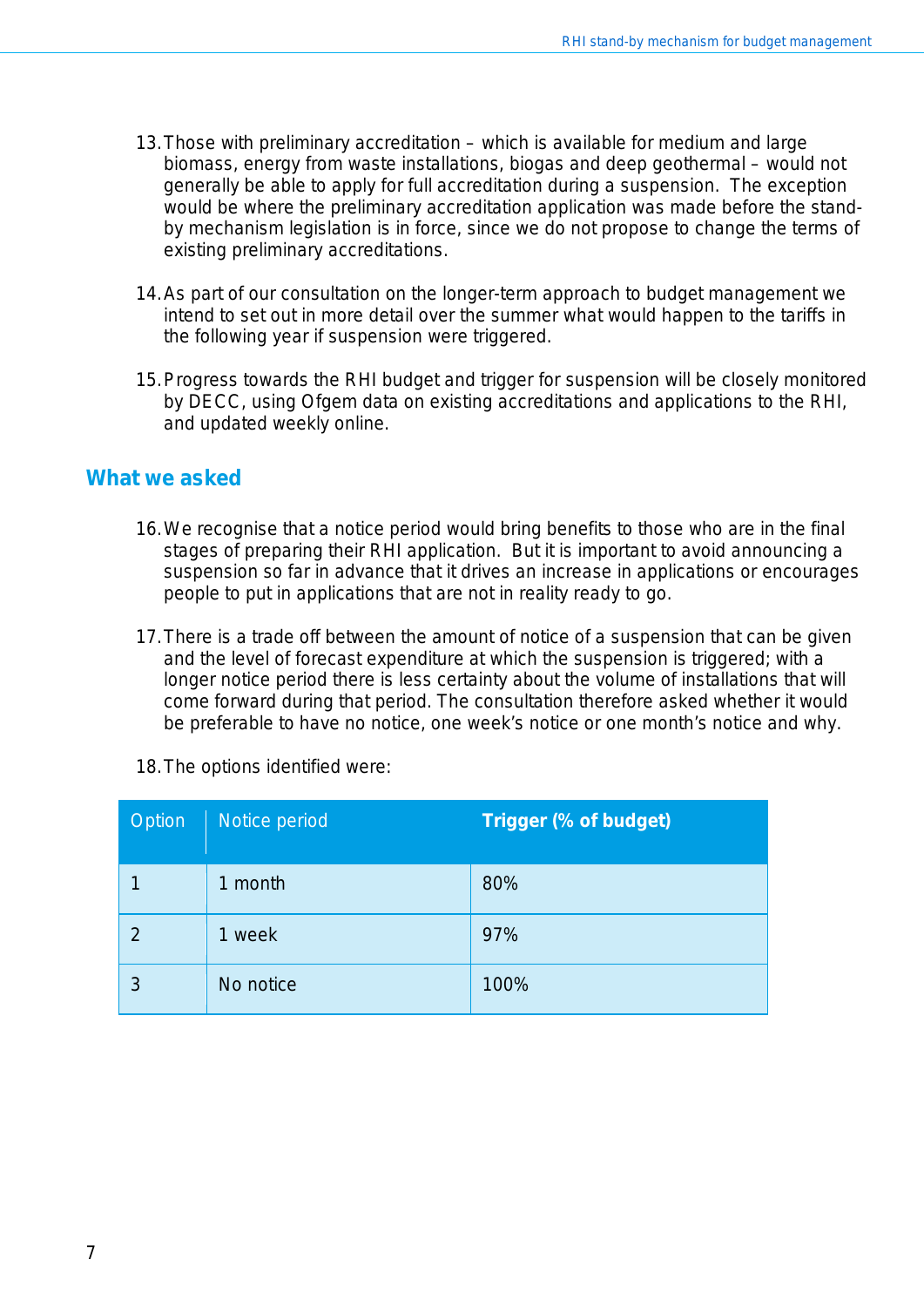#### <span id="page-7-0"></span>**What respondents said**

- 19.Many of the respondents were supportive of interim cost control measures while also confirming the view that renewable heat is unlikely to experience the same kind of surges as solar PV. Others questioned the need for cost control, given that applications to the RHI are currently low, and suggested that under-spend was a greater risk.
- 20.There were 53 responses to the consultation. In response to the question asked in the consultation, 30% of respondents (16) preferred a one month notice period, compared to 19% of respondents (10) who preferred a one week notice period and 3% (3) preferring no notice. Some respondents argued for a longer period than offered in the consultation (as long as three or six months) to allow time to complete a project within the notice period. Not all respondents answered the question.
- 21.Respondents in favour of one month's suspension preferred this option to allow time for installations to be completed. Installers noted that very few installations will have a lead time of less than one month. Those in favour of a one week notice period said that this would allow applicants to complete applications. They also commented that this notice period would reduce the number of speculative applications that could be made following the announcement of a suspension.
- 22.Both those who preferred one month and those who preferred one week asked for clear information that was transparent, up-to-date and easily accessible, so that industry would be able to predict a likely suspension and act accordingly. Some respondents stated they would support any notice period, as long as there was transparency, with progress towards the trigger being published on a weekly basis. One respondent also asked for further information about the level of investment being made in RHI technologies.
- 23.A key concern raised in many responses was that scheme suspension could lead to a stop-start market and have a negative impact on market confidence. Other respondents expressed the concern that the introduction of the interim cost control policy itself and the possibility of suspension would have a similarly negative effect on market confidence. Some stakeholders took the consultation to mean that the RHI would be cancelled or tariffs decreased for existing installations despite the current low deployment rates.
- 24.Respondents asked for assurance that once longer-term cost control measures come into force the power to suspend the scheme will end. The proposed interim cost control measure should, therefore, be time-limited and revoked once longer-term cost control measures have been developed and implemented. Many respondents were keen to see a long-term cost control measure introduced as soon as possible to provide vision and clarity and retain industry confidence in the scheme. They expressed support for a more sophisticated longer-term cost control mechanism, including predictable tariff degression.
- 25.To mitigate the potentially negative impact of any suspension on market confidence, some respondents suggested we should allow installation owners who had preliminary accreditation to apply for full accreditation during the suspension period. This would provide certainty for larger projects. Other suggestions included reopening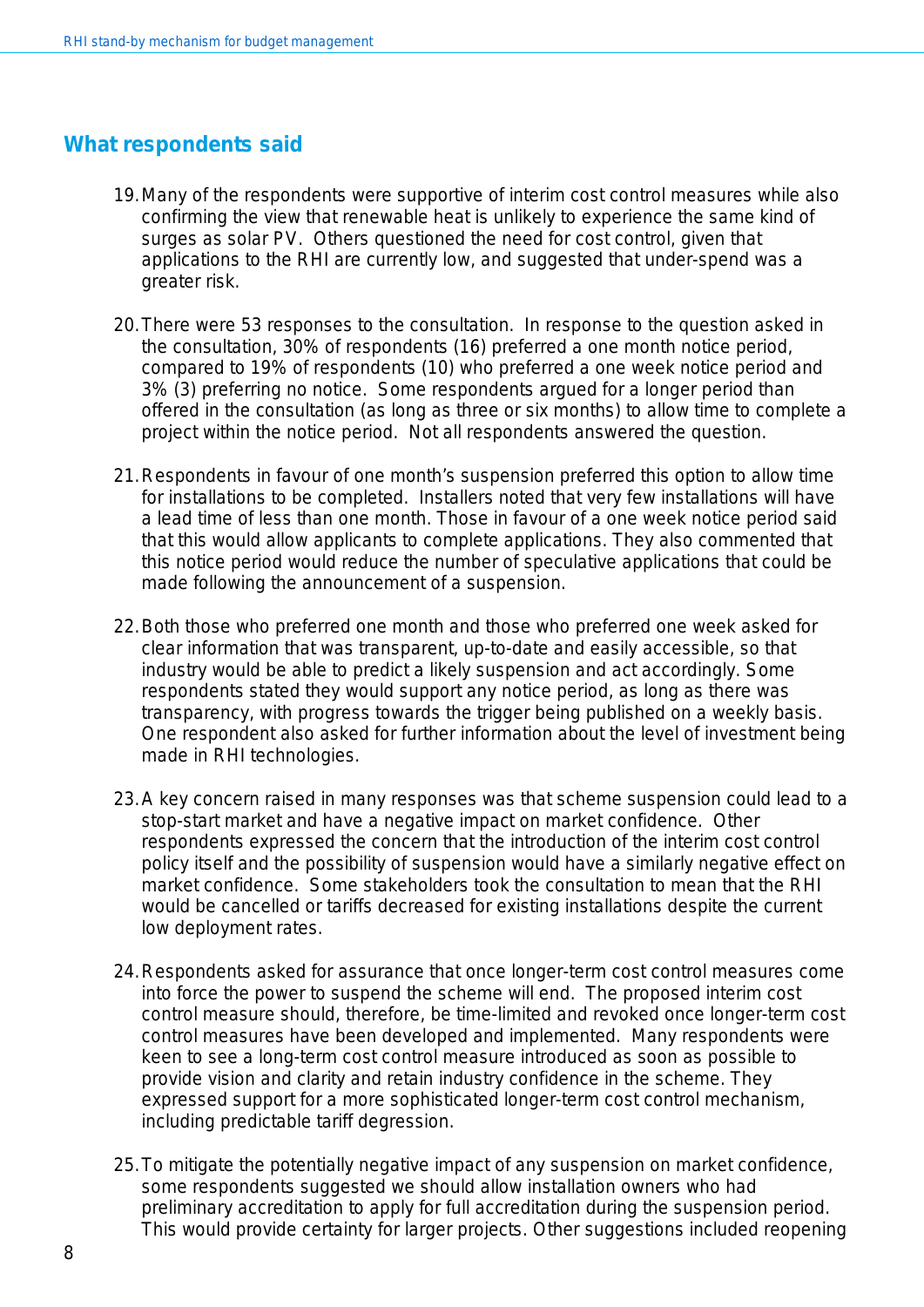at the old tariff rate for installations put in during the suspension or providing certainty about the rates that will be in place upon reopening.

- 26.Many respondents suggested that a reserve system or extension to preliminary accreditation should be considered to provide certainty for investors and support growth in an environment of cost control. At present, preliminary accreditation is only available to certain technologies, and stakeholders pointed out that other technologies such as ground source heat pumps could also benefit.
- 27.Many of the responses referred to recent changes to Feed-in Tariffs (FITs), suggesting that amendments to FITs have eroded investor confidence in DECC's commitment to renewables and suggesting that RHI cost control would make this worse. Others, particularly those writing on behalf of renewable energy manufacturers and installers, suggested that cost control was unnecessary as, unlike solar PV, there would not be the same level of rapid growth of renewable heat. One respondent suggested removing the inflation-linked increases for RHI tariffs for new applications, in order to avoid closing the scheme.

#### <span id="page-8-0"></span>**Government consideration**

- 28.Government remains fully committed to renewable heat. However, we must ensure that the RHI remains fiscally sustainable in the long term. Whilst current application levels to the RHI are low relative to the available budget, there is a high degree of uncertainty about how the market will respond over time. The impact of an overspend would be significant, so it is better to plan measured and transparent actions, rather than carrying out an emergency review if budgets are breached.
- 29.Therefore, having considered the consultation responses alongside the impacts of overspend, we intend to take forward the interim cost control proposal that we consulted on, which will simply suspend the RHI scheme to new applicants until the next financial year if evidence shows that the budget could be breached.

#### <span id="page-8-1"></span>**The budget**

- 30.Since the consultation we have reviewed the RHI budget and possible scenarios which would lead to the 2012/13 budget being spent. Our analysis shows that if we spend all of the available £108m budget this year then the legacy cost would be likely to exhaust all of the available budget of £251m for 2013/14 and leave no funds available for new installations. This is the case because, unless they are accredited on 1 April in any year, installations will tend to receive higher annual payments in the second financial year of them receiving the RHI. The later in the financial year they are accredited, the higher the ratio between their legacy payments next year and the total they will receive this year. This is illustrated by the fact that we expect to have spent £3m on RHI installations in 2011/12 but estimate that expenditure on those installations will be £16m in 2012/13.
- 31.To spend £108m on the RHI this year, weekly application rates would need to increase from their current levels by around 1500% by the end of this year. If new RHI installations were unable to be supported at all in 2013/14, we believe that the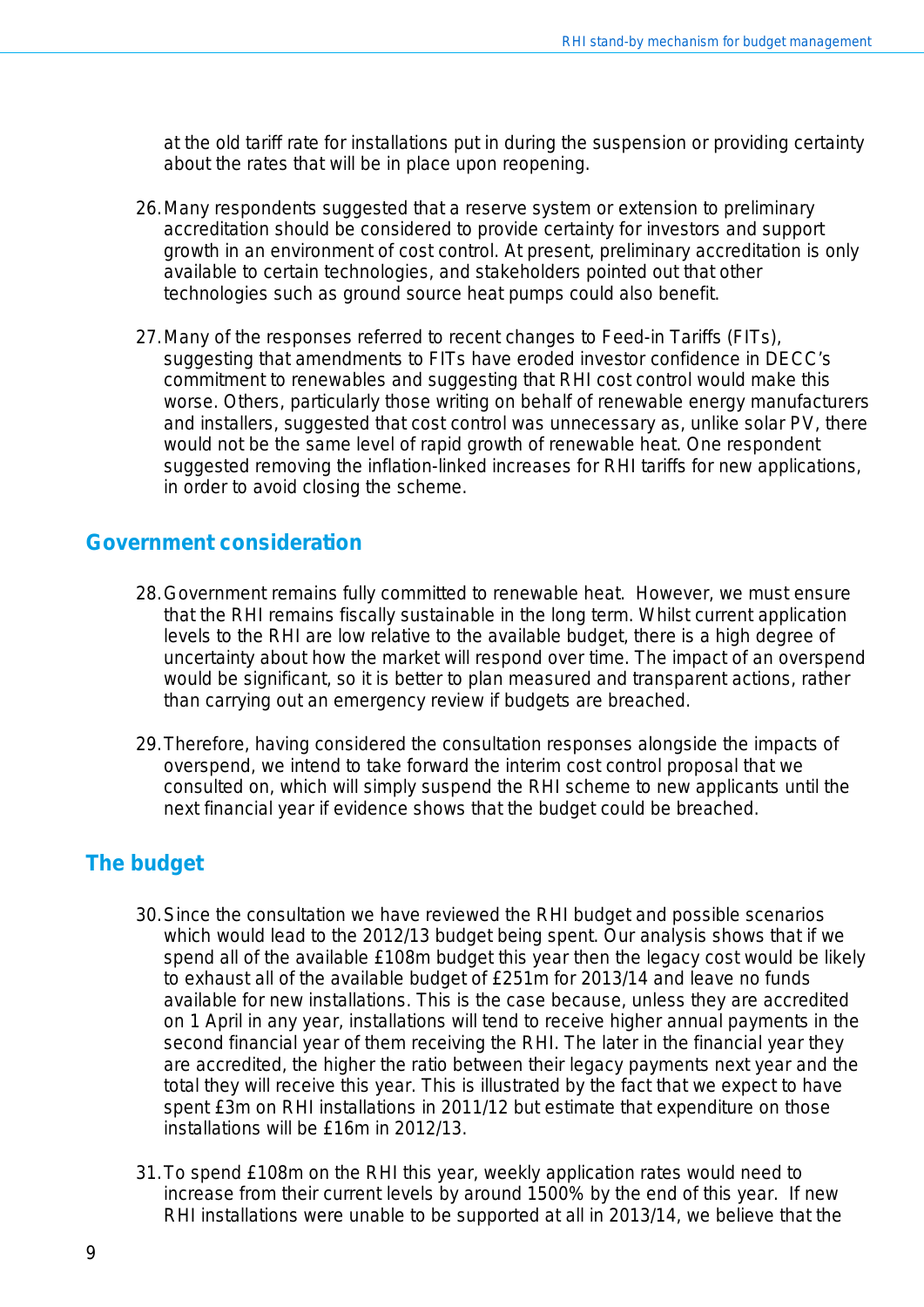impact on the supply chains that would have been created by that growth would be significantly worse than the impact of a temporary suspension in 2012/13 followed by the scheme re-opening in April 2013. Job losses could be expected and businesses may cease to be viable. Those making long-term investment decisions in renewable heat technology could face significant losses.

- 32.Therefore, to ensure sustainable growth and the ability to stay within budgets over time, we have concluded that the RHI budget limit will need to be reduced to £70m this year. This limit allows for a high rate of growth, as it would require weekly application rates to increase to around 500% of current rates by the end of this year. The £70m budget is not expected to be reached unless the current rate of applications of roughly 10MW per week (of which only around 5MW per week are projects completed since the RHI opened) were to rise steadily to 50MW per week by the end of the year.
- 33.The £70m budget also ensures that the funding available for next year would support the supply chain that would have developed, though we expect that some degression would be necessary. This does not affect budgets for the remainder of the spending review period to 2014/15. Those budgets are still at a level which allows for a sufficient amount of renewable heat to be on track to meet the heat proportion of our 2020 renewables target. Given current levels of applications to the RHI, we still consider a suspension unlikely under a budget of £70m.
- 34.We recognise that this may come as a disappointment to market participants. However, allowing expenditure higher than £70m this year would simply delay the scheme suspension and then prolong it once it did begin. The potential for boom and bust would be greater under such an approach.

## <span id="page-9-1"></span><span id="page-9-0"></span>**The trigger and notice period**

- 35.The stand-by mechanism for budget management would suspend the scheme at 97% of the annual budget, with one week's notice. Therefore, if our forecast shows that we expect to spend £67.9m in 2012/13, we would give notice of suspension and the scheme would be suspended one week later. Given the uncertain levels of deployment in the market, we are concerned that one month's notice at 80% increases the risk of both premature or unnecessary suspension and overspend because of the uncertainty of what would happen during the month of notice. Having a higher trigger with a shorter notice period reduces that risk and is more appropriate when considered alongside a budget of £70m. At a forecast spend of 97% of budget, we would be much more sure that a suspension was going to be necessary.
- 36.We will provide weekly updates on the DECC website of the forecast 2012/13 RHI expenditure. In addition, to respond to stakeholder concerns about wanting greater advance notice than one week, we propose to provide informal notice in advance of the formal notice of scheme closure. We would do this one month before we estimated that the scheme would need to close via the DECC website. This would be indicative notice only, and the set trigger and formal notice period would then be applied as described in paragraph [35](#page-9-1) above.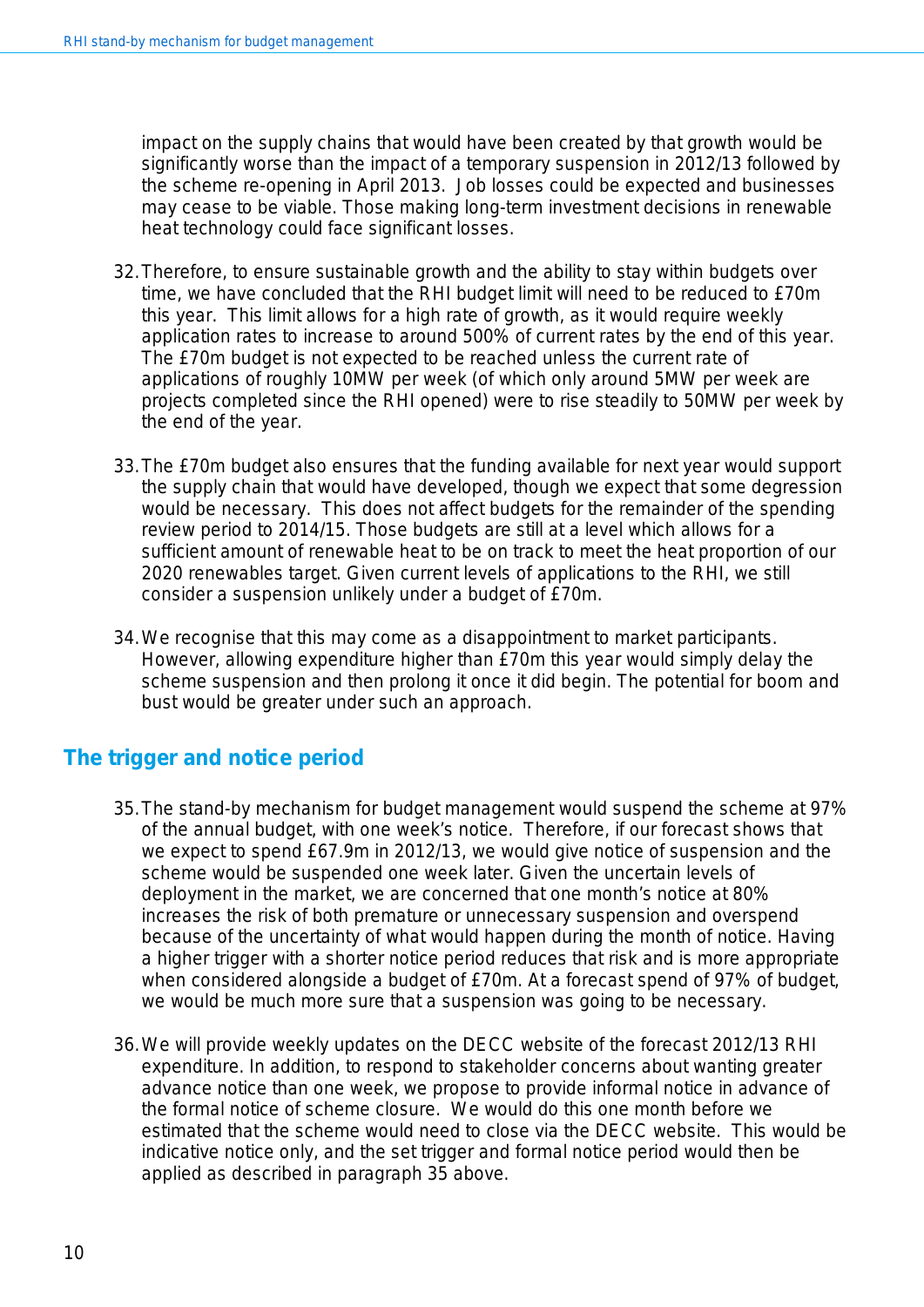37.While the majority of respondents were supportive of a notice period of one month or less, we appreciate that some stakeholders felt a longer notice period was needed. Given that this is a new market and there is little existing market data on which to base forecasts, it is difficult to anticipate how many installations are in the pipeline. If we provided a longer notice period we would need to set an even more conservative trigger level, increasing the likelihood of suspension

#### <span id="page-10-0"></span>**Suspension**

- 38.The stand-by mechanism will not affect installations which have been accredited or registered at the time when notice of suspension is given. Their eligibility and tariff rate will remain as before.
- 39.Applications received prior to the notice period will be processed as before, subject to the eligibility criteria and application requirements.
- 40.For applications received during the suspension notice period, the installation will only be accredited if it has been commissioned and if the accreditation date will be prior to the start of the suspension period.
- 41.Applications received during the period of suspension will not be processed. All of the above applies to applications for additional capacity as well as for new installations. Applicants will need to re-apply when the scheme re-opens at the beginning of 2013/14.
- 42.The stand-by mechanism will not be retrospective, therefore installation owners who successfully applied for preliminary accreditation prior to the regulations coming into force will be able to apply for full accreditation during the suspension period. Owners who applied for preliminary accreditation after the regulations come into force will not be able to apply for full accreditation during the suspension; they will need to re-apply once the scheme opens again in April 2013/14.
- 43.New applications for preliminary accreditation made during a suspension will only be considered once the scheme re-opens.
- 44.We understand stakeholder requests for greater certainty around the scheme, in particular their suggestion to extend preliminary accreditation. We are considering this within our work to develop a package of longer-term measures for budget management, on which we intend to consult in the Summer. This will allow us time to undertake the policy development needed to make the accreditation process more robust. If preliminary accreditation was extended as it currently stands we believe this leaves open the possibility of a large increase in speculative applications, which would increase the chance of hitting the trigger for suspension of the scheme early, or even needlessly.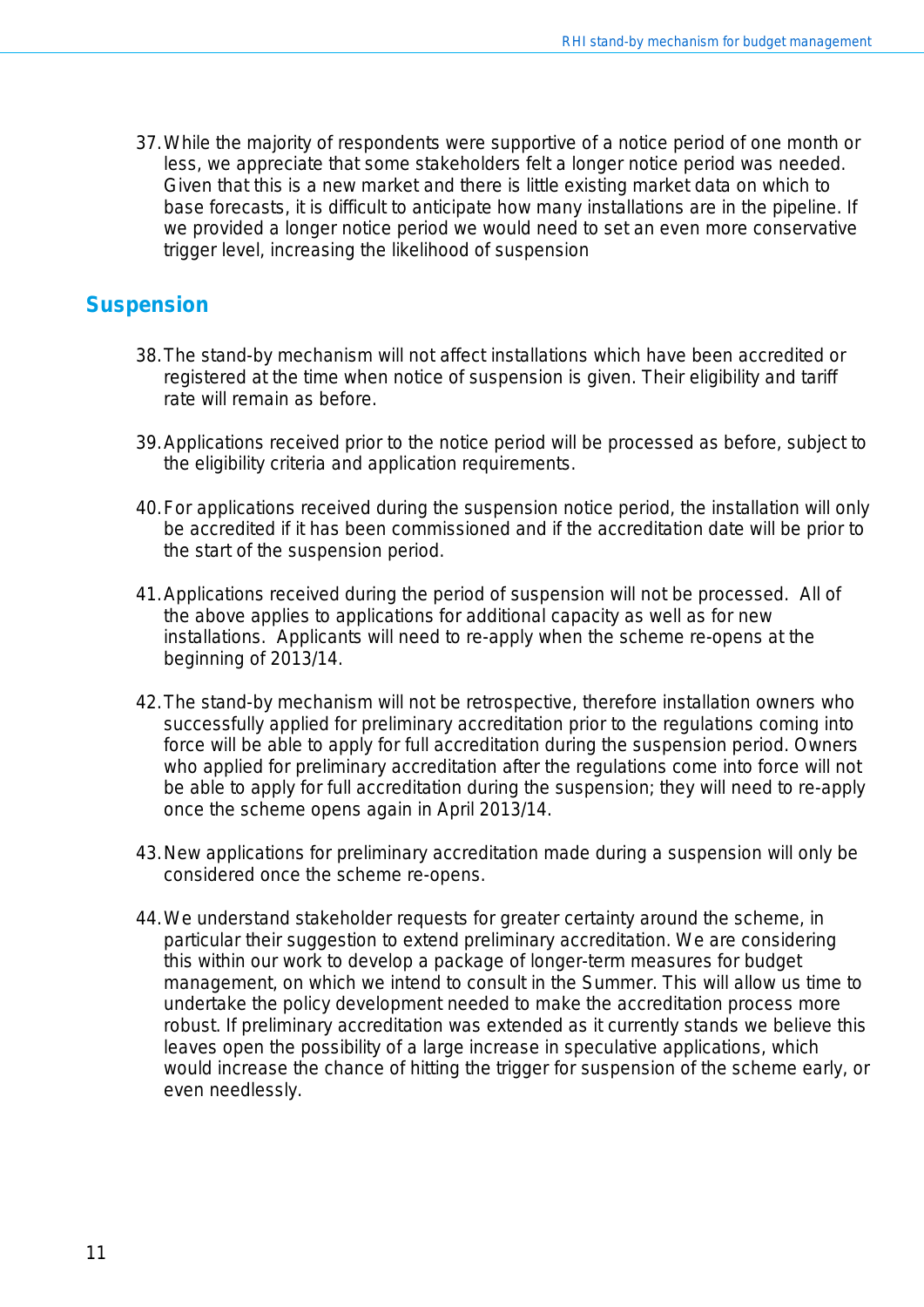#### <span id="page-11-0"></span>**Forecasting**

- 45.An important consideration for us is that our intended actions are transparent and many responses to the consultation asked for data and spending estimates to be available. Therefore, we intend to provide clear and transparent information on progress towards the suspension trigger. This will be published weekly on DECC's website and will enable potential applicants to track progress towards possible implementation of the stand-by measure and plan their installations accordingly. These will formally begin from the date that the amending regulations come into force and we intend to start providing forecasts shortly on the DECC website.
- 46.A detailed forecasting methodology will be published alongside these forecasts and legally binding requirements for the way that the forecasting will be done are included in the regulations. Forecasts will be based upon applications received, with information from deployment used wherever possible, including using metering data to estimate the amount of heat used by installations coming online.
- <span id="page-11-1"></span>47.Because our forecasting will be based on application and accreditation data, the higher the quality of the data the better the forecasting methodology will be. Poor data quality is likely to result in a more conservative approach to forecasting which could result in premature suspension of the scheme. We would encourage RHI applicants and participants to take care to disclose accurate, high quality data in order to improve the forecasting for the stand-by mechanism but also to ensure that the longer-term approach to cost control is well designed. High quality data provision as part of the application process will also speed up the accreditation process.

#### **Biomethane**

- 48.While planning our forecasting approach we identified that we do not have a reliable start date for information about the registrations of biomethane installations received to date. Because the planning process for biomethane is very long and there are no timing restrictions for biomethane registrations, it is currently possible to register a long time before biomethane injection is planned to begin. This means that it is difficult to obtain an accurate picture of when registered biomethane installations will begin to inject into the gas grid, based on the application data. If we are unable to adequately take account of this, we risk either overestimating the cost to the RHI and triggering a suspension unnecessarily, or underestimating the cost and increasing the chance of budget overspend.
- <span id="page-11-2"></span>49.To ensure that we can forecast the annual payments for biomethane accurately, we will require biomethane producers to have begun injecting into the grid before they are able to register for the RHI. This does not affect biomethane producers already registered. Furthermore, as part of the planned July consultation, alongside the longer-term proposals for budget management, we plan to consider in more detail how the process for biomethane applications can be made more consistent with that of other RHI technologies.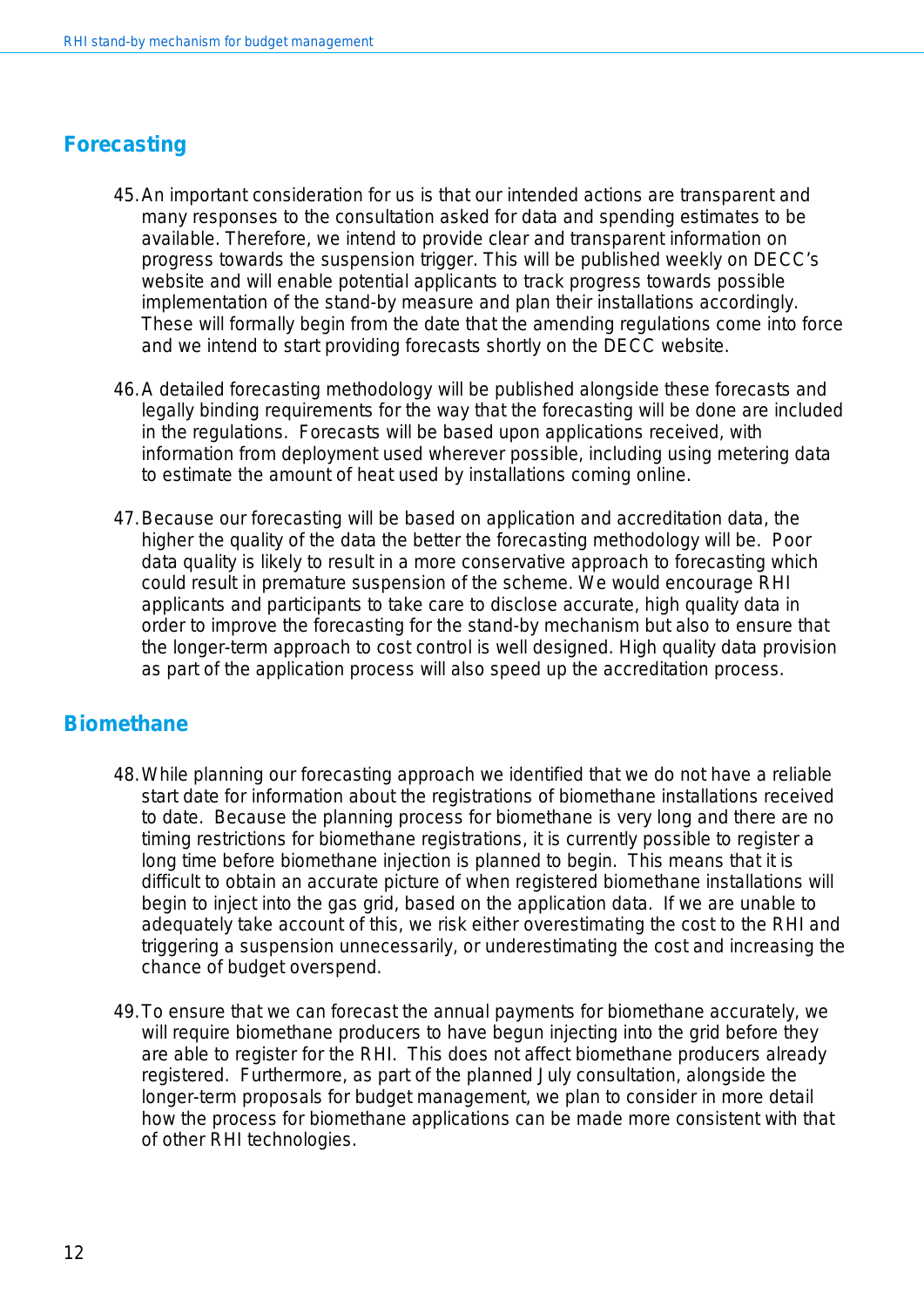### <span id="page-12-0"></span>**Timing of this measure**

1. In the responses to the consultation, stakeholders asked that interim cost control should be time-limited and revoked once longer-term measures were in place. Therefore, we propose bringing forward legislation which covers only the 2012/13 financial year, until longer-term cost control can be implemented. If, for unforeseen reasons, longer-term cost control is not implemented by the beginning of the 2013/14 financial year we will amend the legislation to extend the stand-by mechanism for a further year.

### **Next steps**

- 2. Taking account of the responses to the consultation, regulations to deliver the standby mechanism for budget management are being laid before Parliament in June 2012 and alongside this document, subject to Parliamentary scrutiny, for them to come into force before Summer Recess. The regulations will be called The Renewable Heat (Amendment) Regulations 2012.
- 3. We will consult on a longer-term framework, which will include measures to respond to some of the concerns raised in responses to this consultation, in the Summer.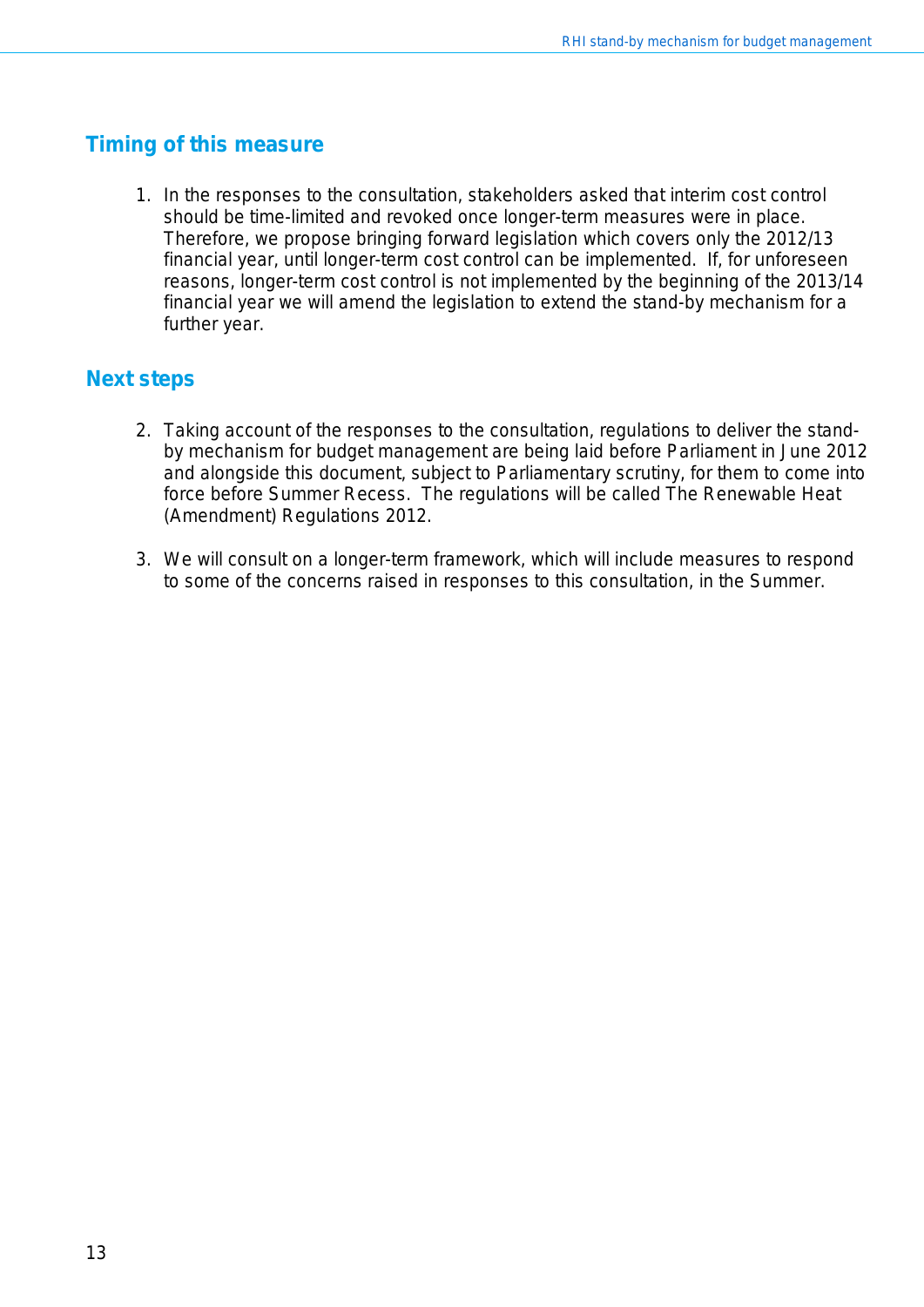# <span id="page-13-0"></span>**Annex**

Responses to this consultation were received from:

| <b>Matthew Hindle</b>                         | Anaerobic Digestion and Biogas Association |  |  |  |
|-----------------------------------------------|--------------------------------------------|--|--|--|
| <b>Chris Reynolds</b>                         | <b>Chemical Industries Association</b>     |  |  |  |
| Roger Salomone                                | EEF                                        |  |  |  |
| Amisha Patel                                  | Energy UK                                  |  |  |  |
| <b>Christian Rakos</b>                        | <b>European Pellet Council</b>             |  |  |  |
| <b>Bill Wright</b>                            | <b>Electrical Contractors Association</b>  |  |  |  |
| <b>Terry Seward</b>                           | <b>Heat Pump Association</b>               |  |  |  |
| <b>Richard Leese</b>                          | <b>Mineral Products Association</b>        |  |  |  |
| <b>Charlotte Partridge Micropower Council</b> |                                            |  |  |  |
| <b>Andrew Burke</b>                           | <b>National Housing Forum</b>              |  |  |  |
| Paul Thomson                                  | Renewable Energy Association               |  |  |  |
| <b>Peter Clark</b>                            | <b>Scotch Whisky Association</b>           |  |  |  |
| Janice Fenny                                  | <b>Scottish Land and Estates Limited</b>   |  |  |  |
|                                               |                                            |  |  |  |
| <b>Richard Pagett</b>                         | <b>Ascertiva Group Limited</b>             |  |  |  |
| <b>Julian Tranter</b>                         | <b>Abacus Wood Limited</b>                 |  |  |  |
| <b>Grant Feasey</b>                           | <b>AES Limited</b>                         |  |  |  |
| Carl Thomson                                  | Agri Energy                                |  |  |  |
| Chetan Lad                                    | <b>British Gas</b>                         |  |  |  |
| <b>Paul Sellars</b>                           | <b>BritishEco Limited</b>                  |  |  |  |
| Vera Tens/                                    |                                            |  |  |  |
| Hamish McLeod                                 | <b>BSW Timber Ltd</b>                      |  |  |  |
| <b>Fraser Weir</b>                            | <b>Buccleuch Energy</b>                    |  |  |  |
| Doran B Binder                                | <b>Carbonic Savings Limited</b>            |  |  |  |
| Ali Marsh                                     | <b>Centre for Green Energy</b>             |  |  |  |
| Emma Cook                                     | Ecotricity                                 |  |  |  |
| Diego Sanchez                                 |                                            |  |  |  |
| -Lopez                                        | <b>EDF Energy</b>                          |  |  |  |
| <b>Brian Seabourne</b>                        | <b>EON</b>                                 |  |  |  |
| <b>Tim Pratt</b>                              | <b>Farm Energy Centre</b>                  |  |  |  |
| <b>Bruno Prior</b>                            | <b>Forever Fuels</b>                       |  |  |  |
| Robert Kyriakides                             | <b>Genersys Plc</b>                        |  |  |  |
| Simon O'Neill                                 | <b>GT Energy</b>                           |  |  |  |
| <b>Bob Foley</b>                              | <b>GTC</b>                                 |  |  |  |
| David Parfitt                                 | Henley Heating and Plumbing Ltd            |  |  |  |
| <b>Scott Greening</b>                         | Ice Energy Heat Pumps                      |  |  |  |
| 14                                            |                                            |  |  |  |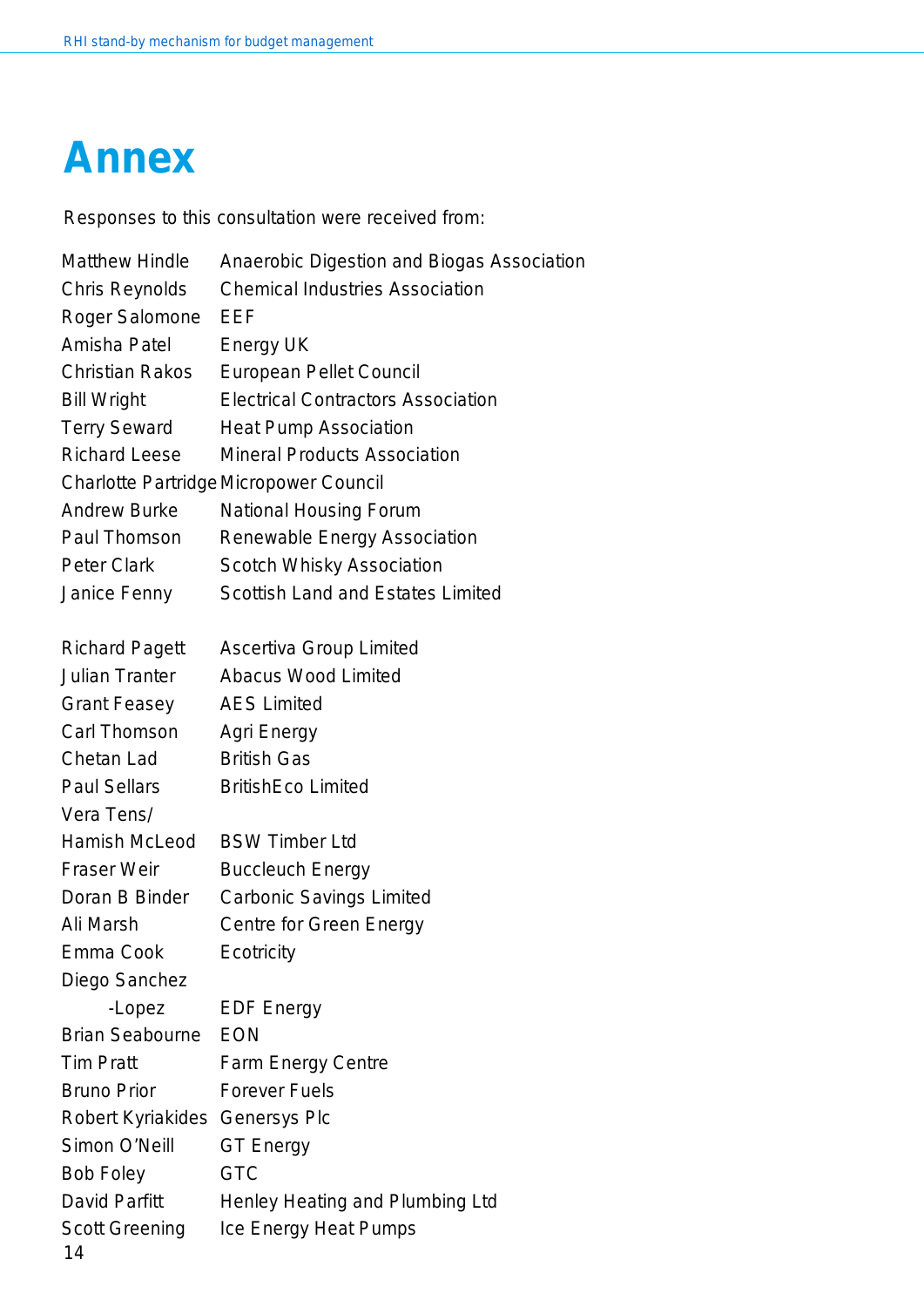| Simon Lomax          | Kensa Engineering           |
|----------------------|-----------------------------|
| Sumit Joshi          | Land Energy                 |
| Paul Weaver          | <b>Mansell Energy</b>       |
| Martin Fahey         | Mitsubishi Electric         |
| <b>Steve Roberts</b> | <b>Myriad CEG</b>           |
| David Osman          | N Power                     |
| Tony Penton          | <b>NUS Consulting Group</b> |
| Helen Taylor         | Perthshire Biofuels         |
| Peter Hughs          | <b>Resource Finita</b>      |
| <b>Richard Lowes</b> | <b>Scotia Gas Network</b>   |
| Alice Gunn           | <b>SSE</b>                  |
|                      |                             |

Stuart Turner Lincolnshire County Council Deborah SouthwellLondon Borough of Islington Michelle Drewery Peterborough City Council Katrina Chalmers Scottish Government

Amanda Williams Bournemouth University Scott Restrick Energy Action Scotland

Liz Marquis Energy Agency

Mike Smyth Wey Valley Wood Fuel Energy Cooperative

Dr Dan Kitcher